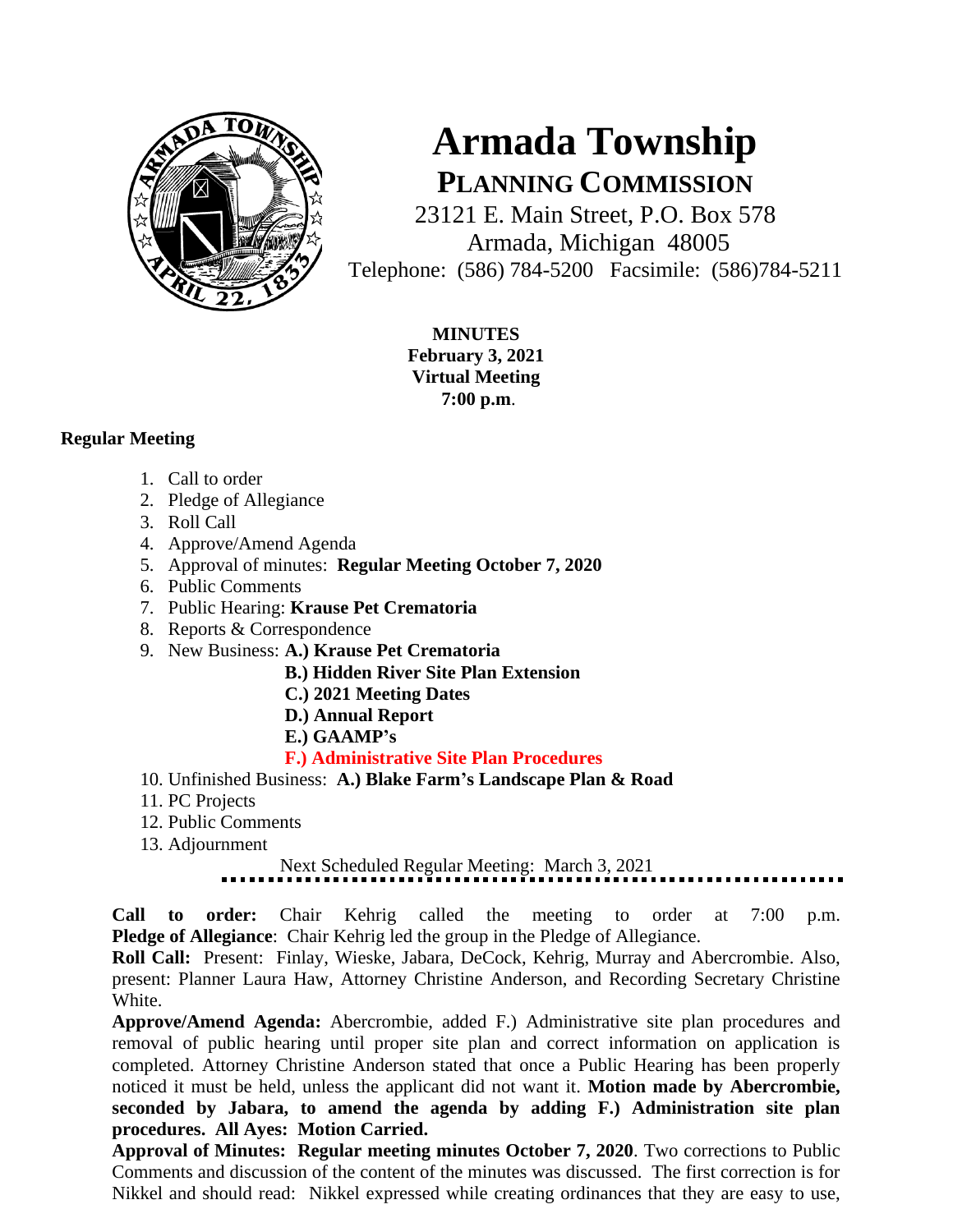and Blake's growth could increase traffic along Armada Center Rd. and North Ave. The second correction is for DeCock and should read: DeCock discussed meeting procedures regarding speaking without being recognized resulting in multiple conversations and being cut off. **Motion made by Abercrombie, seconded by Jabara, to approve the minutes as corrected. All Ayes: Motion Carried.** 

**Public Comments:** None.

**Public Hearing: Krause Pet Crematoria:** Chair Kehrig went over the Public Hearing procedures and noted the public notices. **Motion made by Wieske, seconded by Jabara, to open the Public Hearing at 7:24 p.m. Six Ayes. One Nay; DeCock: Motion Carried.** The applicant Mr. Darren Krause presented that he was the owner of Krause Veterinary Clinic and is applying for a Special Land Use to add an animal crematorium in an existing pole barn located on the property that is 24 x 48 sq. ft. The only item that would be visible is a smoke stack. He has been in contact with Michigan Division of Air Quality and said a scale to weigh the animals and a dial to record the number of animals were there only concern and both are in place. The engineer comments of planting forty feet of evergreens along the east side were not an issue. The leftover ashes that will not be picked up will be mixed three to four times a year with material and spread as fertilizer, that will not be harmful to the fields or grass around the clinic. Attorney Christine Anderson said the public hearing could be tabled until next month. **Motion made by Abercrombie, seconded by Finlay, to table the Public Hearing until a proper site plan and application could be filled out with the proper zoning as stated in the procedures and the submission requirements. All Ayes: Motion Carried.**

**Reports and Correspondence**: Chair Kehrig noted the Macomb County Citizen Planner Program, Planner training for PC/ZBA, Hard copy of email from Christine Anderson in regard to Blake Farm's office addition, Planning & Zoning News for November & December 2020, and January 2021, clean copy of the Shipping Ordinance, and email from MCDR in regard to Armada Center Rd./Blake Farm's. **Motion made by Abercrombie, seconded by Jabara, to receive and file as presented. All Ayes: Motion Carried.** 

**New Business: A.) Krause Pet Crematoria:** Additional information is needed. The EPA guidelines mentioned are from 2015, the planner requested an updated version of the standards in writing. A plan regarding the handling of remains was requested in writing. **Motion made by Finlay, seconded by Kehrig, to table. All Ayes. Motion Carried.**

**B.) Hidden River Site Plan Extension:** A letter was received from Mr. Michael DeMil requesting site plan extension. It was extended until January 2020 previously. The planner went through the ordinance on site plan extension. **Motion made by Abercrombie, seconded by Finlay, based on the recommendation from the planner, to deny the site plan extension. All Ayes. Motion Carried.**

**C.) 2021 Meeting Dates:** The commission discussed that the meetings were all on the first Wednesday of the month. Discussion of when determination and notification of meeting should happen. **Motion made by Finlay, seconded by DeCock, to cancel the July meeting. Ayes: Finlay, DeCock, Abercrombie. Nays: Murray, Wieske, Jabara, Kehrig. Motion Failed.**

**Motion made by Jabarba, seconded by Murray, to adopt the meeting dates as presented. Ayes: Murray, Wieske, Jabarba, Kehrig. Nays: Abercrombie, Finlay, DeCock. Motion Carried.**

**D.) Annual Report:** Planner Laura Haw presented the annual report and stated that it met the Enabling Act and recommended submission to the Township Board. Discussion that more detail is needed. **Motion by Abercrombie, seconded by DeCock, to table for a more detailed update. All Ayes. Motion Carried.**

**E.) GAAMP's:** Chair Kehrig presented that Attorney Christine Anderson and Mr. Michael Wozniak from MDARD were in attendance to present and answer questions on GAAMPs. Generally Accepted Agriculture and Management Practices and how they relate to the Right to Farm Act and any implications they would have on the zoning ordinances. Christine Anderson presented that the state and the courts agree that the state is the primary authority on agriculture. Any ordinance, regulation, resolution, or anything that is in place that conflicts with the GAAMPs is unenforceable. A farmer must be involved in the commercial production of a farm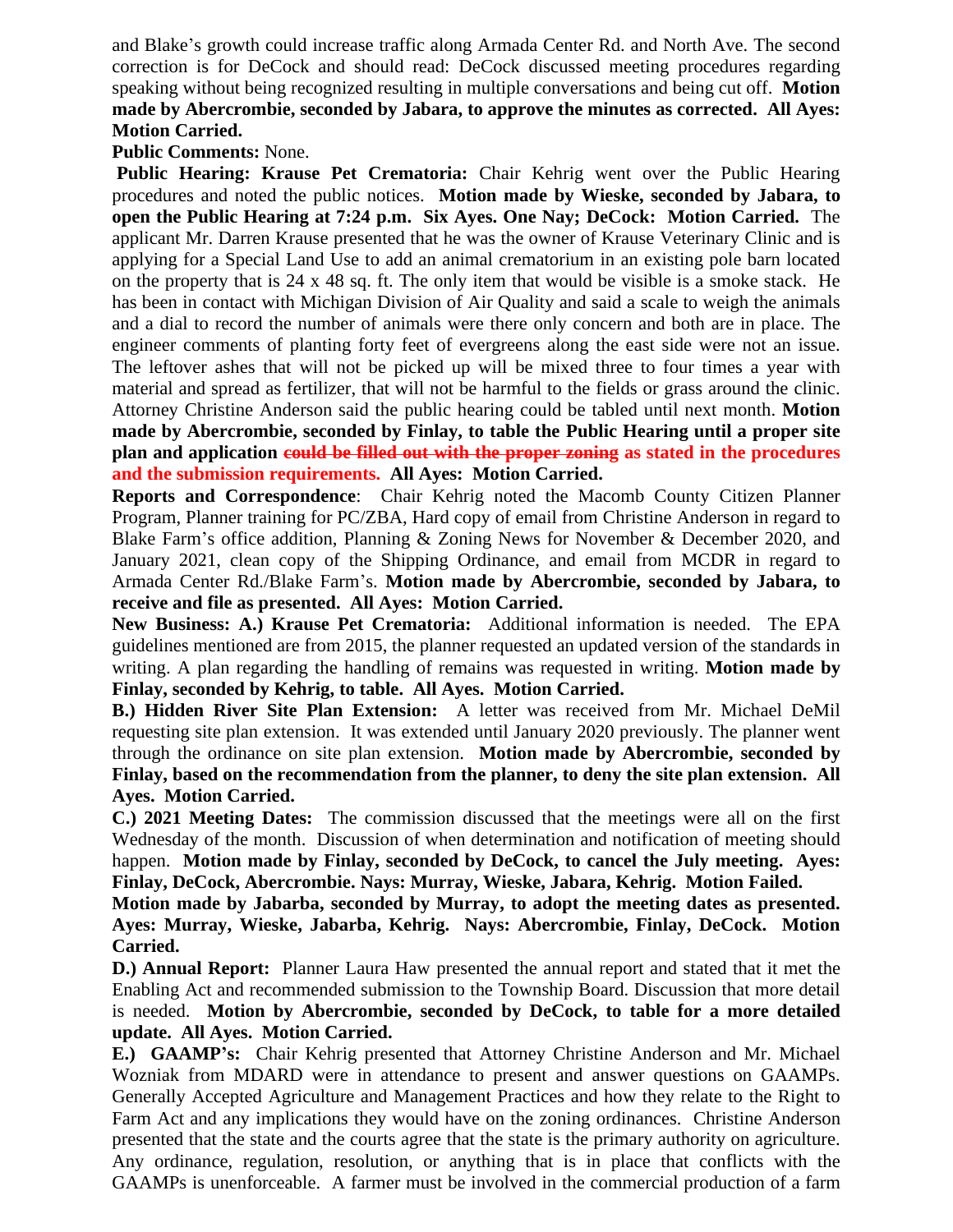product or have the intention. He does not have to make a profit. Hobby farms do not count. GAAMPs only applicable if the farmer is in compliance with them. If not the RTFA does not act as a defense. The township still controls what the GAAMPs do not. GAAMP's deal with agricultural issues. That is where the state is the expert. It is on a case by case basis. The attorney did not recommend changing any of the ordinances. Chair Kehrig pointed out that our ordinance says 55% grown on site, the GAAMP for farm market says 50%, and that should be updated, the attorney agreed, and said maintaining same definitions would be helpful. Mr. Michael Wozniack from MDARD introduced himself and gave a brief synopsis of what they do at the state level. He suggested that all complaints go through their office to determine if a farm is in compliance. A follow up letter is always sent to the township. He did state that they only go out once to determine if a farm is in compliance unless there is a complaint. The GAAMP's are reviewed annually. Any report or information they have can be requested by FOIA. Discussion of how agritourism fits into the farm market GAAMP took place. The question is a cider mill a farm market was asked with Mr. Wozniack stating there is no real definition, he said it is all up to a common understanding and definition that pertains to agritourism as value added. What are they doing to a farm product to add value? What is being marketed to add value and to draw people into the farm to buy products. It has to be related to growing. If an ordinance is to be enacted that may conflict with GAAMPs, it must be submitted to MDARD for review. Mr. Wozniack went over a few questions submitted by the commission in regard to events and activities. Only items not in the GAAMP's can be regulated. MDARD does not look at activities, they look at value added. The GAAMPs provide a way to build community and relationship through interaction. With conformance, GAAMP's is a way to establish management practices that will negate nuisances in the community and litigation. It is voluntary. If a farm is certified with GAAMP's then they have met all the requirements including the 50% grown by the farm.

**F.) Administrative Site Plan Procedures:** At the June 3, 2020 meeting a motion was made to not have administrative site plan approval. A request to have a special hearing to amend that part of the ordinance was discussed. The planner said she would look back at the minutes and could do a draft ordinance for planning commission to approve to the township board. Attorney Christine Anderson said the board did have the final say. Christine Anderson will need board approval to move forward with an opinion. Ms. Haw will review the ordinance, minutes, and video if need be. Discussion took place about the administrative review possibly be subject to the Open Meeting Act. Christine Anderson discussed a couple different scenarios with the commission. **Motion made by DeCock, seconded by Finlay, to request the attorney to review the administrative review ordinance and make recommendations to what needs to be done to hold the meetings and come back with an opinion.** Discussion that the township board need to approve the attorney opinion took place. **DeCock amended motion to ask the liaison to have the board have the attorney review the ordinance, Finlay seconded.**  Discussion of liability of decisions took place. The ordinance gives the authority to do what they are doing and it is given by the township board. **Ayes: DeCock, Abercrombie, Finlay. Nays: Kehrig, Murray, Wieske, Jabara. Motion Failed.** Commission discussed the park pavilion, and it was stated that the township board made the decision.

**Unfinished Business: Blake Farm's Landscape Plan & Road:** Discussion on the landscape plan was to be submitted in December and due to the fact, this was the first meeting since October, that Blake's should be notified that the date has passed and they will be on the March meeting agenda with expectation of the updated landscape plan. **Motion made by Jabara, seconded by Wieske, to table landscape plan to the March meeting and have the planning & zoning administrator contact Blake's to let them know. All Ayes. Motion Carried. PC Projects:** None.

**Public Comments:** Finlay asked to make sure to get information from the state, that the township should know where it stands with fifty percent.

**Adjournment: Motion made by DeCock, seconded by Finlay, to adjourn at 9:22 p.m. All Ayes: Motion Carried.**